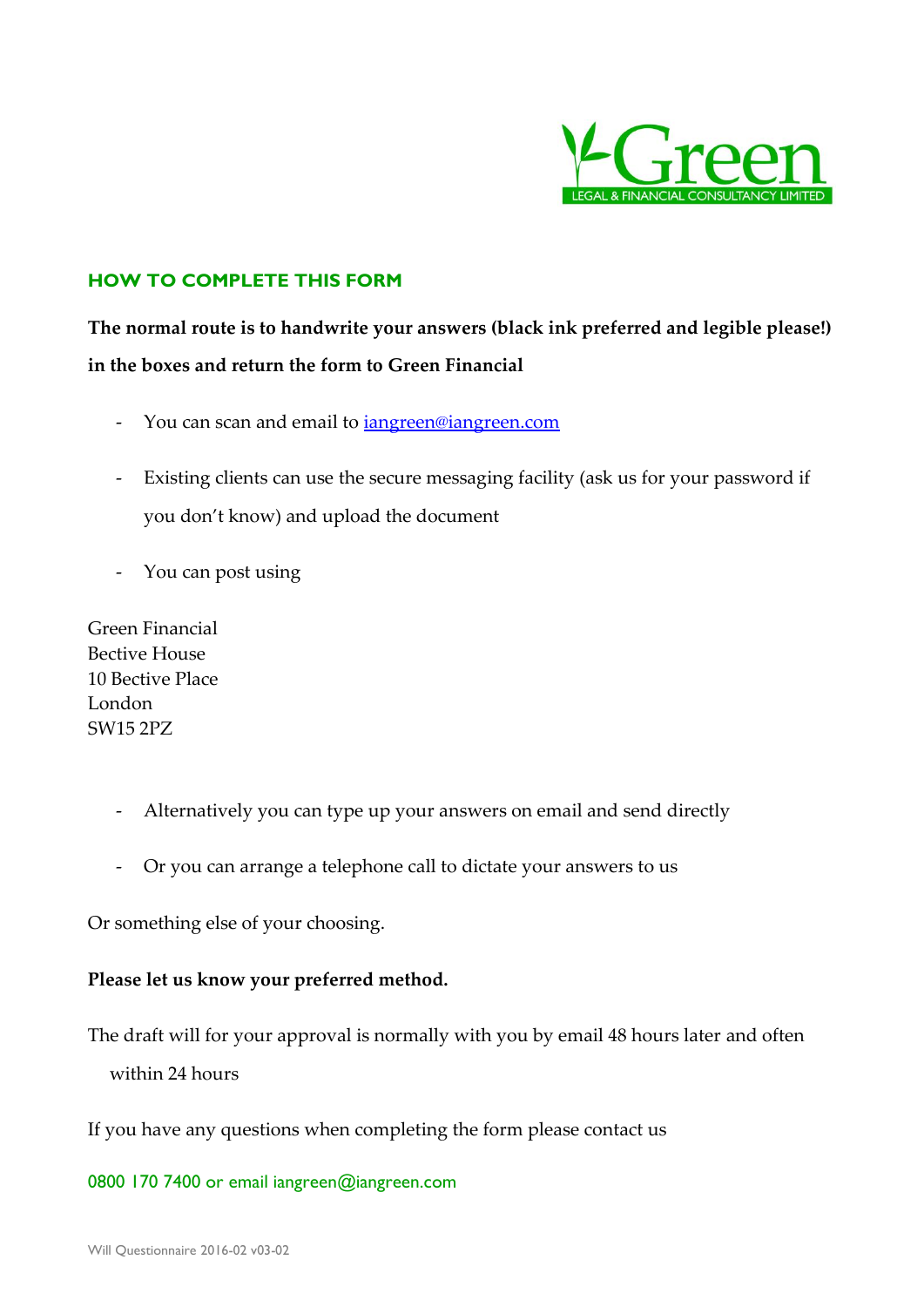# Will Questionnaire

The information you provide on this form constitutes the basis of our instruction for drafting a Will. PLEASE READ THE QUESTIONS CAREFULLY BEFORE ANSWERING.

| Please indicate here if you wish this to be an Individual or two Mirror Wills                                                                                                                                                  |                                                                                   | Individual / Mirror (Delete as appropriate) |            |
|--------------------------------------------------------------------------------------------------------------------------------------------------------------------------------------------------------------------------------|-----------------------------------------------------------------------------------|---------------------------------------------|------------|
| Please answer in <b>BLOCK CAPITALS.</b> Include FULL NAMES throughout this questionnaire (i.e. First names, middle<br>names and surnames). All questions need to be answered (write NO, NONE or NOT APPLICABLE if appropriate) |                                                                                   |                                             |            |
| Do the clients have full capacity to read and sign their Wills?                                                                                                                                                                |                                                                                   | Yes                                         | No         |
| <b>SECTION 1</b> - Personal details                                                                                                                                                                                            |                                                                                   |                                             |            |
| Surname                                                                                                                                                                                                                        |                                                                                   |                                             |            |
| Full forenames including middle names                                                                                                                                                                                          |                                                                                   |                                             |            |
| Any other name by which the client is known<br>and holds property etc.                                                                                                                                                         |                                                                                   |                                             |            |
| Sex                                                                                                                                                                                                                            | Male / Female<br>(Delete as appropriate)                                          |                                             |            |
| Address                                                                                                                                                                                                                        |                                                                                   |                                             |            |
|                                                                                                                                                                                                                                |                                                                                   |                                             |            |
|                                                                                                                                                                                                                                |                                                                                   |                                             |            |
| Postcode                                                                                                                                                                                                                       |                                                                                   | Date of birth DD / MM / YYYY                |            |
| Marital status                                                                                                                                                                                                                 | Single / Married / Divorced / Widowed / Civil Partnership (Delete as appropriate) |                                             |            |
| Does the client own a business?<br>If Yes is there a shareholders agreement?<br>Please provide details in the notes section.                                                                                                   | Yes / No (Delete as appropriate)<br>$Yes / No$ (Delete as appropriate)            |                                             |            |
| Name of business                                                                                                                                                                                                               |                                                                                   | Is it Ltd?                                  | Yes<br>No. |

## SECTION 2 — Details of Spouse/partner (write "NOT APPLICABLE" if appropriate)

| Surname                                                                                                                      |                                                                                                             |
|------------------------------------------------------------------------------------------------------------------------------|-------------------------------------------------------------------------------------------------------------|
| Full forenames including middle names                                                                                        |                                                                                                             |
| Any other name by which the client is known<br>and holds property etc.                                                       |                                                                                                             |
| Sex                                                                                                                          | Male / Female<br>(Delete as appropriate)                                                                    |
| Address                                                                                                                      |                                                                                                             |
|                                                                                                                              |                                                                                                             |
|                                                                                                                              |                                                                                                             |
| Postcode                                                                                                                     | DD / MM / YYYY<br>Date of birth                                                                             |
| Marital status                                                                                                               | Single / Married / Divorced / Widowed / Civil Partnership (Delete as appropriate)                           |
| Does the client own a business?<br>If Yes is there a shareholders agreement?<br>Please provide details in the notes section. | Yes / No (Delete as appropriate)<br>$Yes / No$ (Delete as appropriate)                                      |
| Name of business                                                                                                             | Is it Ltd?<br>Yes<br>$\overline{N_{0}}$                                                                     |
| Do the clients expect to marry or enter into a civil<br>partnership in the near future?                                      | Yes / No / Not Applicable<br>DD / MM / YYYY<br>If Yes, please provide the date -<br>(Delete as appropriate) |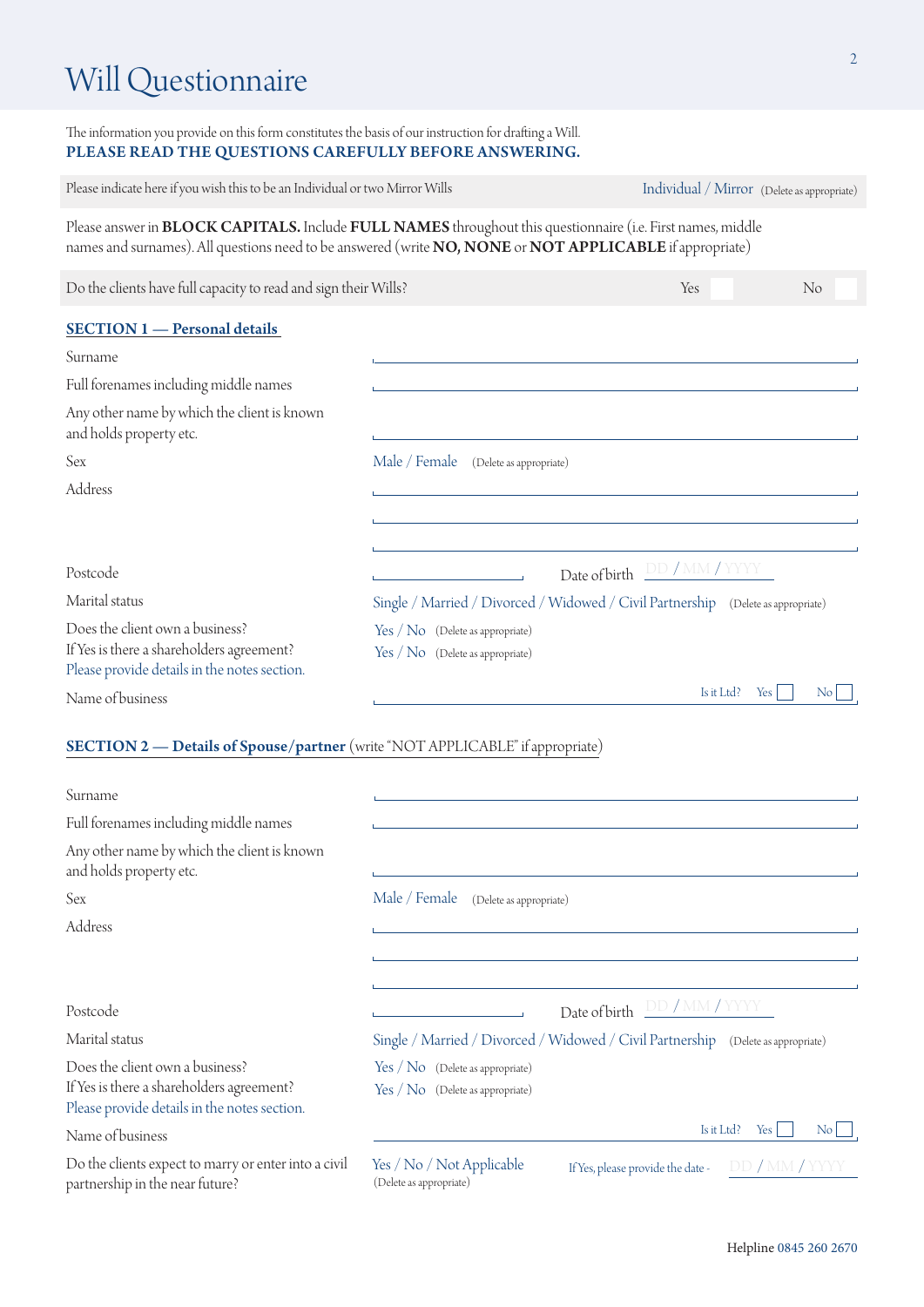### SECTION 3 — Details of children

(write "NOT APPLICABLE" if appropriate)

| Number of children:<br>$\left($ Include bloodline and adopted) |         |               | Child of           |                   |
|----------------------------------------------------------------|---------|---------------|--------------------|-------------------|
| Full name                                                      | Address | Date of birth | Mr, Mrs<br>or both | Male or<br>Female |
|                                                                |         |               |                    |                   |
|                                                                |         |               |                    |                   |
|                                                                |         |               |                    |                   |
|                                                                |         |               |                    |                   |
|                                                                |         |               |                    |                   |
|                                                                |         |               |                    |                   |
|                                                                |         |               |                    |                   |
|                                                                |         |               |                    |                   |
|                                                                |         |               |                    |                   |
|                                                                |         |               |                    |                   |

## SECTION 4 — Other dependants

Are there any persons other than those mentioned in Sections 2 and 3 who might consider themselves to be dependants? This can include elderly parents living with you. Yes No

If Yes, please provide details

| Full name | Address | Relationship |
|-----------|---------|--------------|
|           |         |              |
|           |         |              |
|           |         |              |
|           |         |              |
|           |         |              |
|           |         |              |
|           |         |              |
|           |         |              |
|           |         |              |
|           |         |              |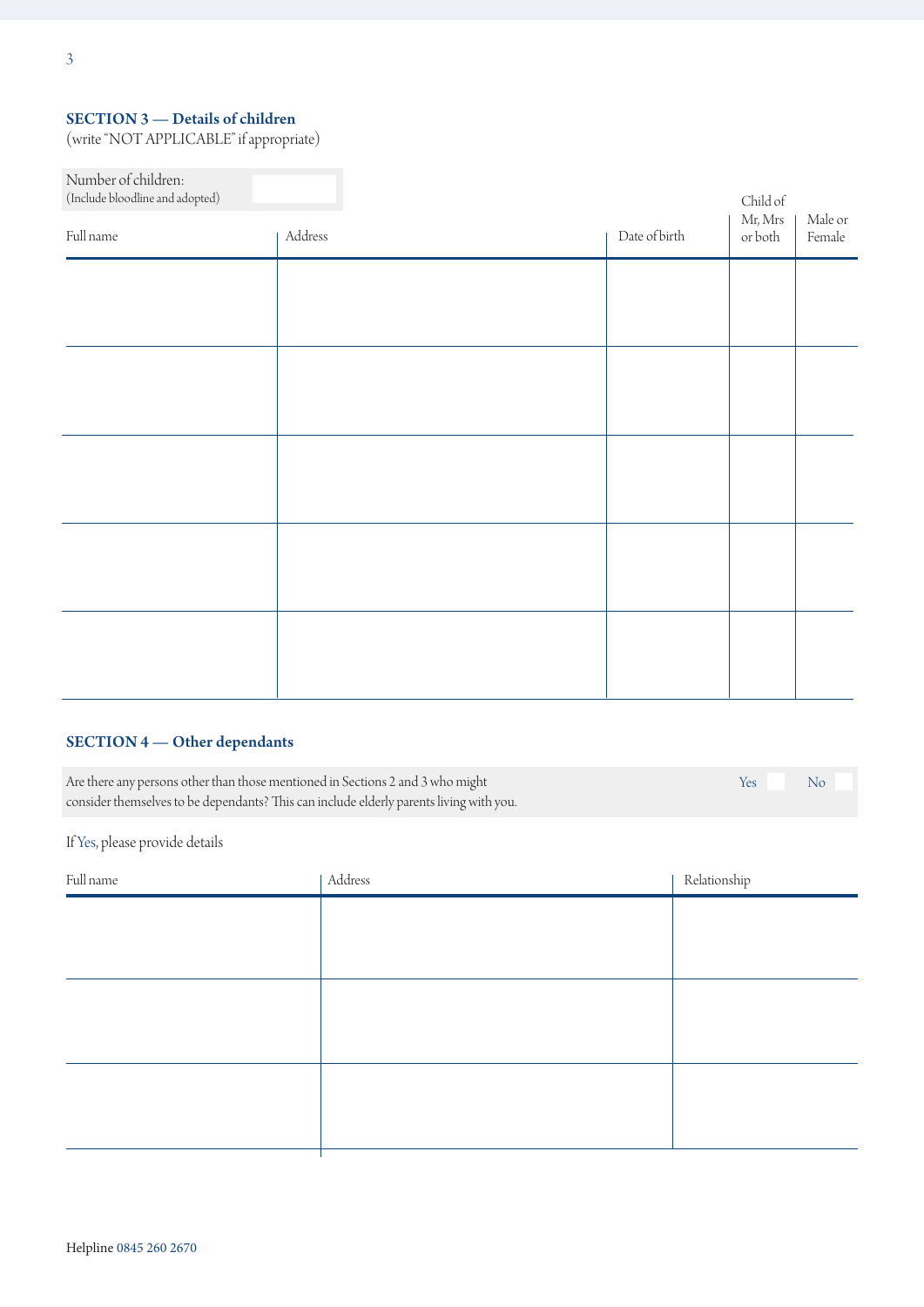#### SECTION 5 — Executors

| Does the client wish to appoint their spouse/partner as one of their Executors? | Yes | No Not applicable |
|---------------------------------------------------------------------------------|-----|-------------------|

When choosing an Executor, please consider their suitability in terms of location, ability to handle paperwork, experience with money and investing as well as age. For a list of an Executors duties please refer to our leaflet 'Duties of Executors and Guardians'

Please enter the full names and addresses of those they wish to appoint as Executors to act jointly with the surviving spouse/partner if applicable.

| Full name            | Address  |         |
|----------------------|----------|---------|
| Relationship to whom | Postcode | Tel no. |
| Full name            | Address  |         |
| Relationship to whom | Postcode | Tel no. |

#### Reserve executors

If any of the above die before the client, or are unable or unwilling to act as Executors when they die, who do they wish to appoint as substitutes in their place? The following will only act as Executors in substitution and in order of priority.

#### 1st Reserve

| Full name                                            | Address  |         |
|------------------------------------------------------|----------|---------|
| Relationship to whom                                 | Postcode | Tel no. |
| 2nd Reserve / Joint executor (Delete as appropriate) |          |         |
| Full name                                            | Address  |         |
| Relationship to whom                                 | Postcode | Tel no. |

## SECTION 6 — Guardians of minor children

| Does the client wish to appoint guardians? |          | Not applicable<br>No<br>Yes |
|--------------------------------------------|----------|-----------------------------|
| Full name                                  | Address  |                             |
| Relationship to whom                       | Postcode | Tel no.                     |
| Full name                                  | Address  |                             |
| Relationship to whom                       | Postcode | Tel no.                     |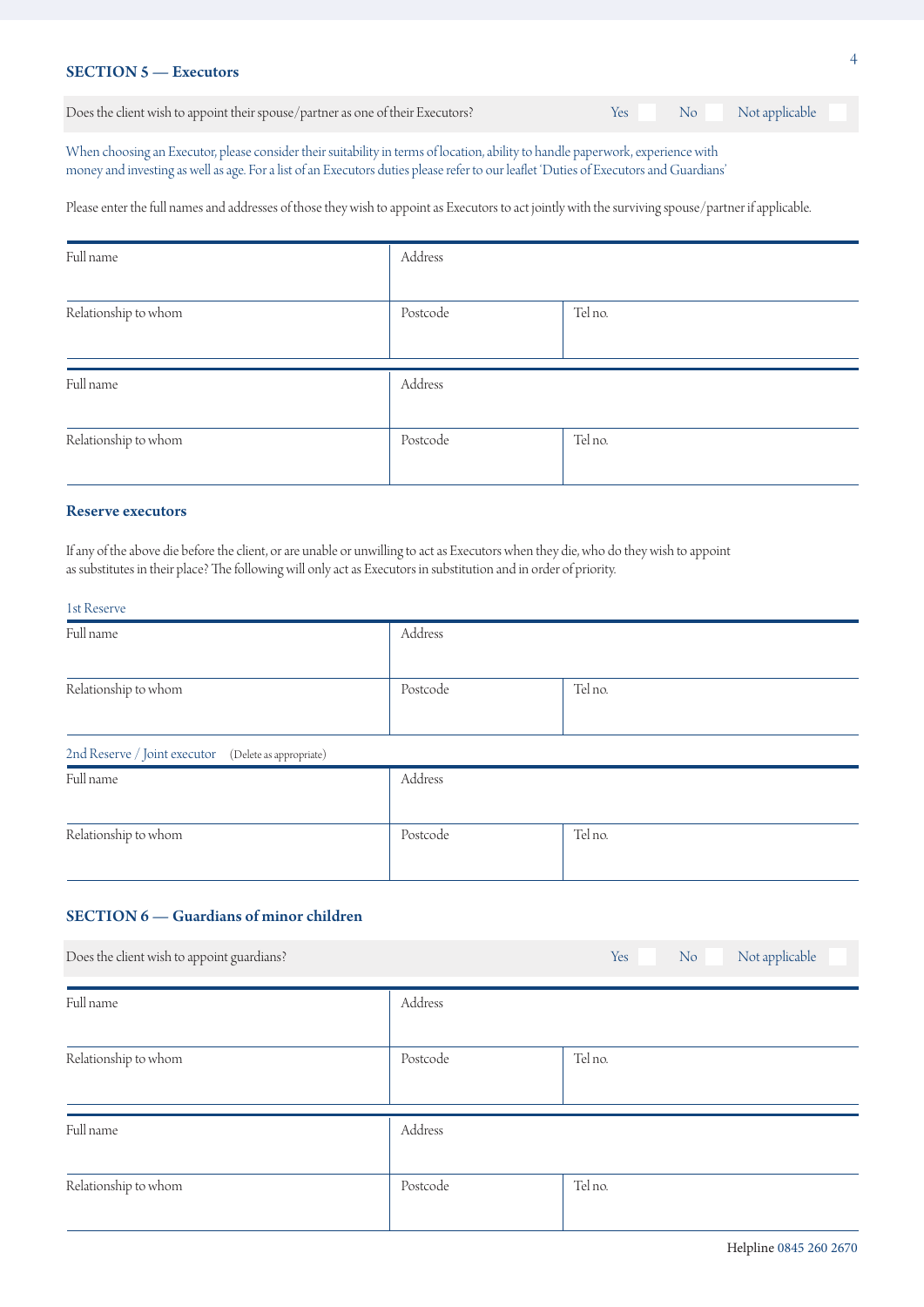# SECTION 7 - Specific legacies

| Does the client wish to give any specific legacies?                                                                    |                                                             |     | Yes                     | No                                    |
|------------------------------------------------------------------------------------------------------------------------|-------------------------------------------------------------|-----|-------------------------|---------------------------------------|
| Do they wish these to take effect only if their spouse/partner does<br>not survive them? ie. only after the 2nd death. |                                                             | Yes | No                      | Not applicable                        |
| Full description of item being given                                                                                   | Name and address of beneficiary                             |     | Relationship<br>to whom | Whose Will?<br>ie: both, Mr<br>or Mrs |
| My: Collection of china dolls                                                                                          | Joe Someone at Anywhere House,<br>Somewhere Lane, Somewhere |     | Cousin of Mr            | Mr                                    |
| My:                                                                                                                    |                                                             |     |                         |                                       |
| My:                                                                                                                    |                                                             |     |                         |                                       |
| My:                                                                                                                    |                                                             |     |                         |                                       |
| My:                                                                                                                    |                                                             |     |                         |                                       |

# SECTION 8 — Cash legacies

| Does the client wish to give any cash legacies?                                                                        |                                                             | Yes                     | No                                    |
|------------------------------------------------------------------------------------------------------------------------|-------------------------------------------------------------|-------------------------|---------------------------------------|
| Do they wish these to take effect only if their spouse/partner does<br>not survive them? ie. only after the 2nd death. |                                                             | Yes<br>N <sub>o</sub>   | Not applicable                        |
| Amount                                                                                                                 | Name and address of beneficiary                             | Relationship<br>to whom | Whose Will?<br>ie: both, Mr<br>or Mrs |
| £: Two thousand pounds                                                                                                 | Joe Someone at Anywhere House,<br>Somewhere Lane, Somewhere | Cousin of Mr            | Mr                                    |
| £:                                                                                                                     |                                                             |                         |                                       |
| $\pounds$                                                                                                              |                                                             |                         |                                       |
| £:                                                                                                                     |                                                             |                         |                                       |
| £:                                                                                                                     |                                                             |                         |                                       |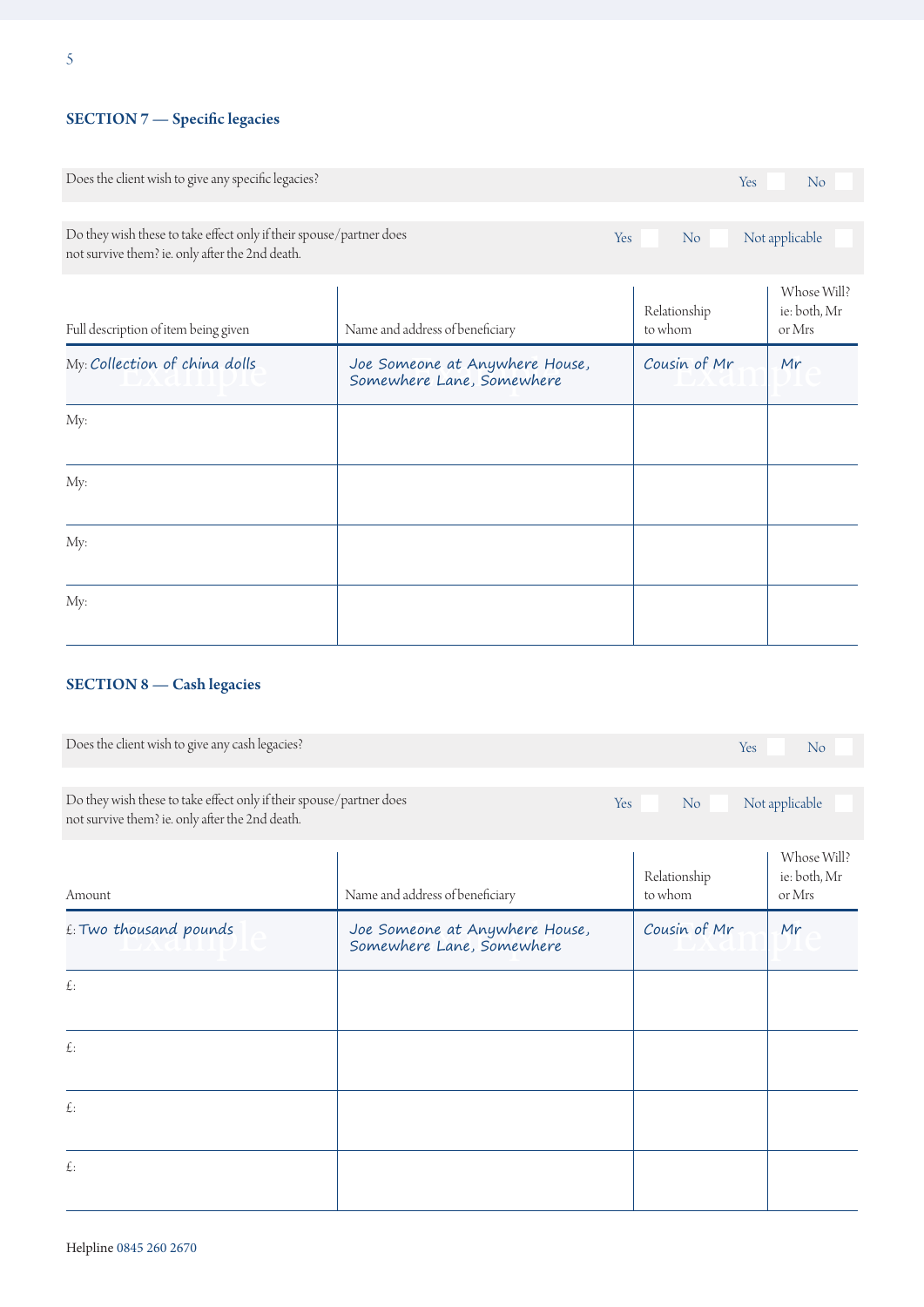#### SECTION 9 — Gift of residuary estate

Who do they wish to leave their residuary estate to? (Please tick one option)

| Option 1                          | Option 2                     |  |
|-----------------------------------|------------------------------|--|
| To spouse/partner                 |                              |  |
| Then to children, in equal shares | To children, in equal shares |  |
| At what age?                      | At what age?                 |  |

#### Option 3 - Or to those listed below

| Name                                                                                                                                       | Address                                                                                                      | Relationship<br>to whom | At what age?                              | Share**        |
|--------------------------------------------------------------------------------------------------------------------------------------------|--------------------------------------------------------------------------------------------------------------|-------------------------|-------------------------------------------|----------------|
|                                                                                                                                            |                                                                                                              |                         |                                           |                |
|                                                                                                                                            |                                                                                                              |                         |                                           |                |
|                                                                                                                                            |                                                                                                              |                         |                                           |                |
|                                                                                                                                            |                                                                                                              |                         |                                           |                |
|                                                                                                                                            |                                                                                                              |                         |                                           |                |
|                                                                                                                                            |                                                                                                              |                         | ** Please ensure that the shares total 1. |                |
|                                                                                                                                            | If spouse/partner has children from a previous relationship, is it preferred that they benefit equally also? |                         | Yes                                       | N <sub>o</sub> |
| In the event of anyone mentioned in Section 9 pre-deceasing the client,<br>do they wish that the beneficiaries share go to their children? |                                                                                                              | Yes<br>No               | Not applicable                            |                |
| If Yes, at what age?                                                                                                                       |                                                                                                              |                         |                                           |                |
| Are all likely beneficiaries in good health?                                                                                               | if no please provide details in the notes section<br>Yes<br>N <sub>o</sub>                                   |                         |                                           |                |

#### SECTION 10 — The ultimate gift over clause

In the event of none of the persons you have specified in Section 9 surviving the client, who do they wish their residuary estate to go to? Please quote a registered charity number for any charities stated.

| Name | Address | Relationship<br>to whom | Share** |
|------|---------|-------------------------|---------|
| 1.   |         |                         |         |
| 2.   |         |                         |         |
| 3.   |         |                         |         |
|      |         |                         |         |

\*\*Please ensure that the shares total 1.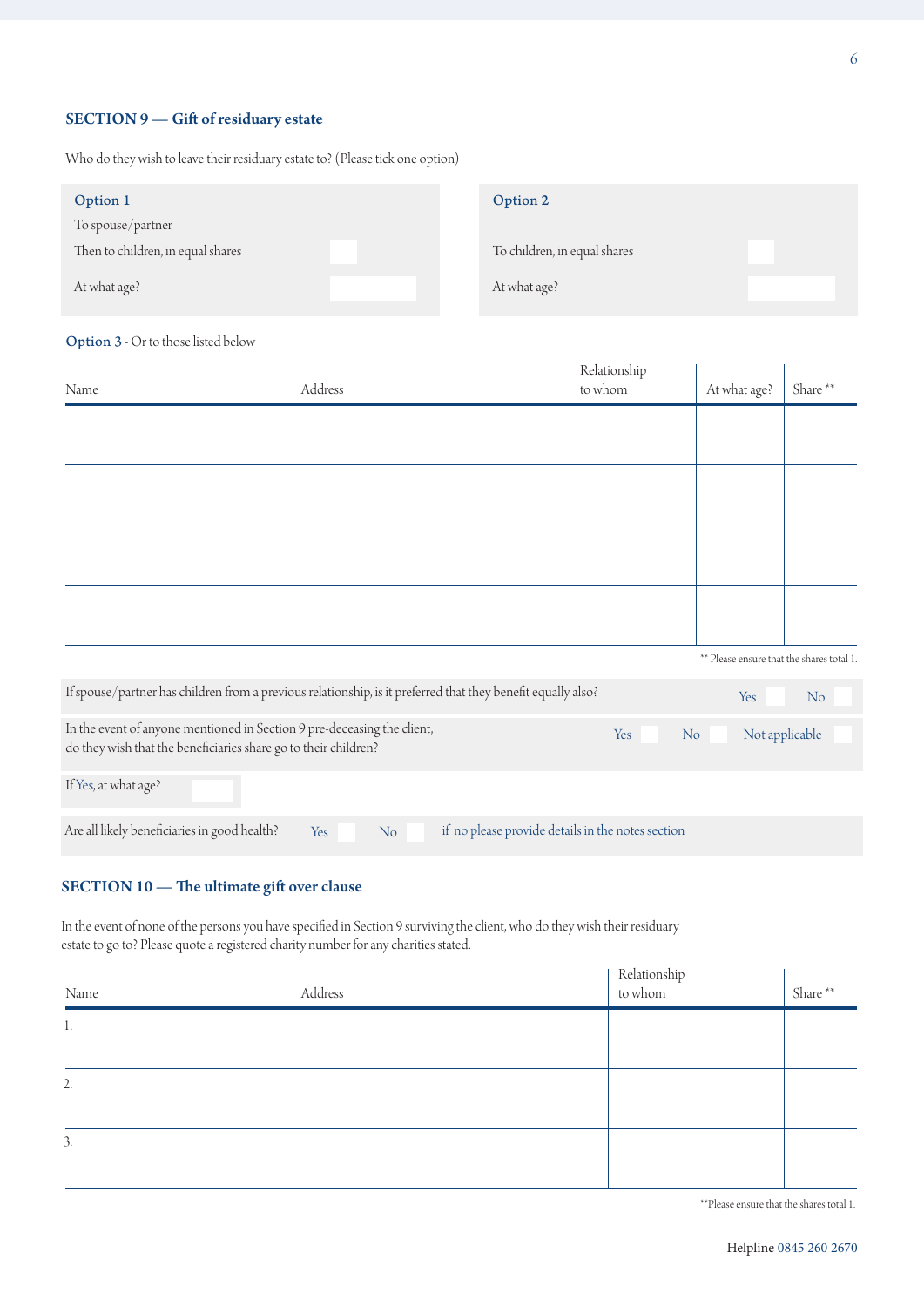#### SECTION 11 — Funeral wishes

Tick if registration is required General power of attorney

Advance directive

| Does the client wish to make any funeral directions in their Will?                                                                                                      |  |                                                                                                                              |        |     | No             |  |
|-------------------------------------------------------------------------------------------------------------------------------------------------------------------------|--|------------------------------------------------------------------------------------------------------------------------------|--------|-----|----------------|--|
| If Yes<br>Do they wish:<br>to be buried<br>to be cremated<br>to donate their body for the treatment of others<br>to donate their body for medical education or research |  |                                                                                                                              | Client |     | Spouse/Partner |  |
| Please advise whether any property is owned outside the UK                                                                                                              |  |                                                                                                                              |        | Yes | N <sub>o</sub> |  |
| If Yes please state what country/countries                                                                                                                              |  |                                                                                                                              |        |     |                |  |
| Do they have a Will in that country?                                                                                                                                    |  |                                                                                                                              |        | Yes | N <sub>o</sub> |  |
| Additional services required (please tick options required)                                                                                                             |  |                                                                                                                              |        |     |                |  |
| <b>Estate Protection Wills</b>                                                                                                                                          |  |                                                                                                                              |        |     |                |  |
| Discretionary nil rate band trust*                                                                                                                                      |  | (Where it is envisaged that the IOU loan/charge option will be required,<br>the property must be owned as tenants in common) |        |     |                |  |
| Lifetime interest in a property*                                                                                                                                        |  | (If more than one owner, property must be owned as tenants in common)                                                        |        |     |                |  |
| Vulnerable beneficiary trust*                                                                                                                                           |  |                                                                                                                              |        |     |                |  |
| Right to occupy                                                                                                                                                         |  |                                                                                                                              |        |     |                |  |
| Other services<br>Severance of joint tenancy                                                                                                                            |  | Please state if this is for a property<br>other than a residence                                                             |        |     |                |  |
| Lasting power of attorney<br>Tick if registration is required                                                                                                           |  |                                                                                                                              |        |     |                |  |

(Please note additional charges apply for each of these options. Please refer to our pricelist for details.)

 $\overline{\Box}$